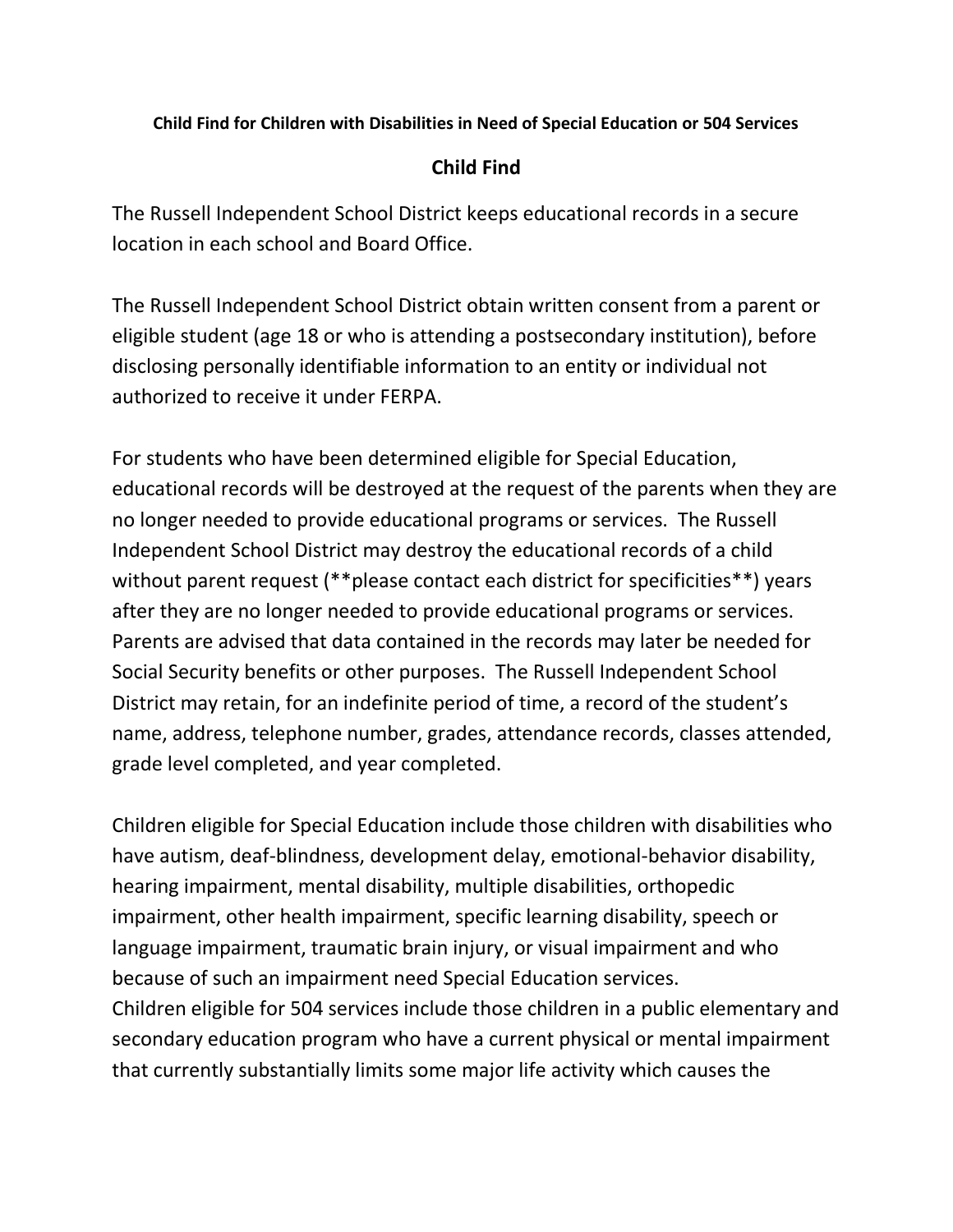student's ability to access the school environment or school activities to be substantially limited.

Children eligible for the State-Funded Preschool program include three-and fouryear old children identified with disabilities and four-year-old children who are atrisk, as defined by federal poverty levels up to 150%. Preschool children eligible for special education must have an Individual Education Plan (IEP) instead of a 504 plan to receive State-Funded Preschool program services.

The Fairview Independent Russell Independent School District have an ongoing "Child Find" system, which is designed to locate, identify and evaluate any child now residing in a home, facility, or residence within its geographical boundaries, age three (3) to twenty-one (21) years, who may have a disability and be in need of Special Education or 504 services. This includes children who are not in school; those who are in public, private, or home school; those who are highly mobile such as children who are migrant or homeless; and those who are advancing from grade to grade, who may need but are not receiving Special Education or 504 services.

The district's "Child Find" system includes children with disabilities attending private or home schools within the school district boundaries who may need special education services.

The Russell Independent School District will make sure any child enrolled in its district who qualifies for Special Education or 504 services, regardless of how severe the disability, is provided appropriate Special Education or 504 services at no cost to the parents of the child.

Parents, relatives, public and private agency employees, and concerned citizens are urged to help the Russell Independent School District to find any child who may have a disability and need Special Education or 504 services. The District needs to know the name and age, or date of birth of the child' the name, address,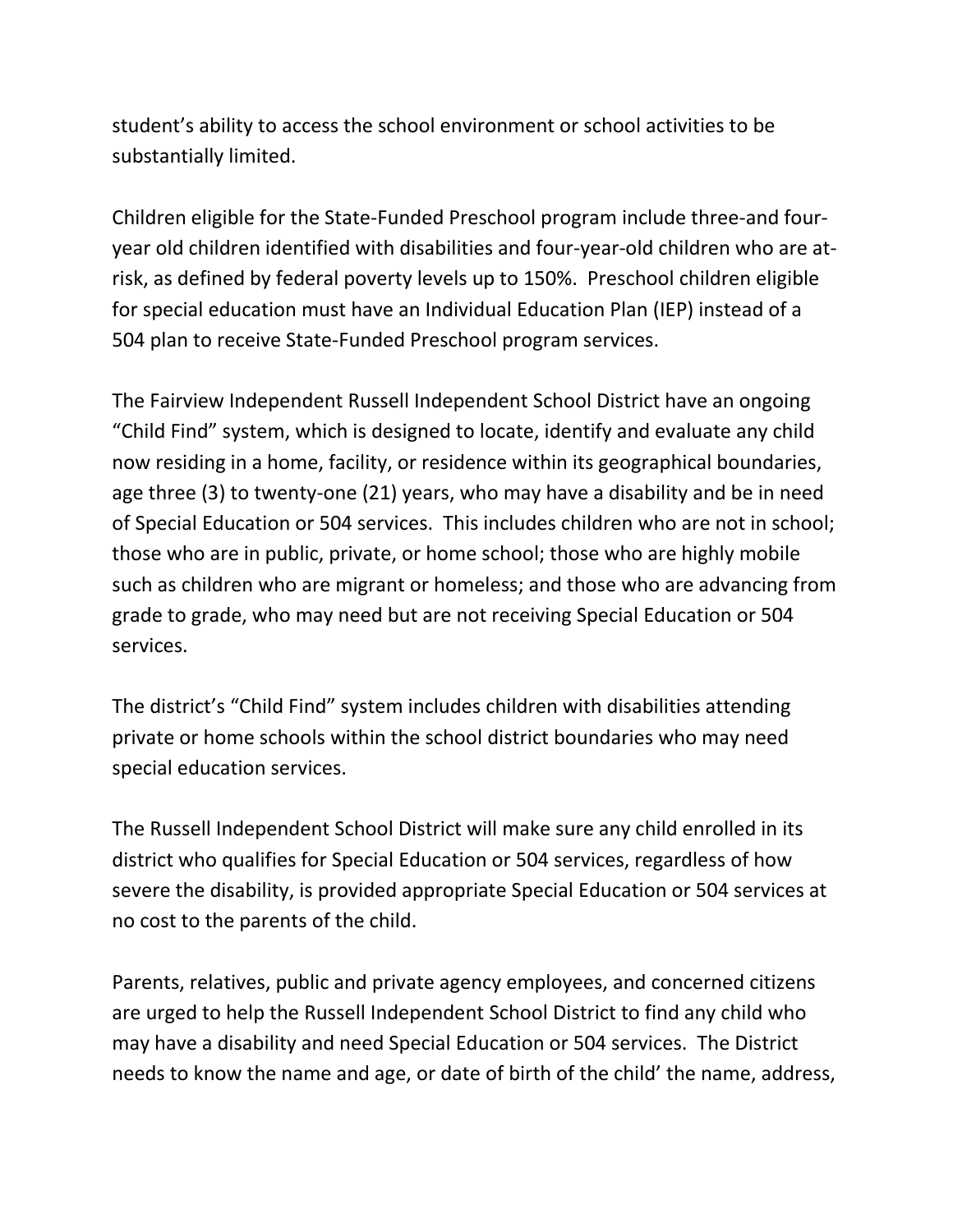and phone number(s) of the parents or guardian; the possible disability; and other information to determine if Special Education or 504 services are needed.

Letters and phone calls are some of the ways the Russell Independent School District collect the information needed. The information the school district collects will be used to contact the parents of the child and find out if the child needs to be evaluated or referred for Special Education or 504 services.

If you know of a child who lives within the boundaries of the Russell Independent School District, who may have a disability, and may need but is not receiving Special Education or 504 services, please call the Russell Independent School District or send the information to:

Amy McGuire Director of Special Education/504 Coordinator Russell Independent Schools 710 Red Devil Lane Russell, KY 41169 606-836-1881

If you know of a child who attends a private or home school within the boundaries of the Russell Independent School District, who may have a disability, and may need but is not receiving Special Education services, please call or sent the information to:

Amy McGuire Director of Special Education/504 Coordinator Russell Independent Schools 710 Red Devil Lane Russell, KY 41169 606-836-1881